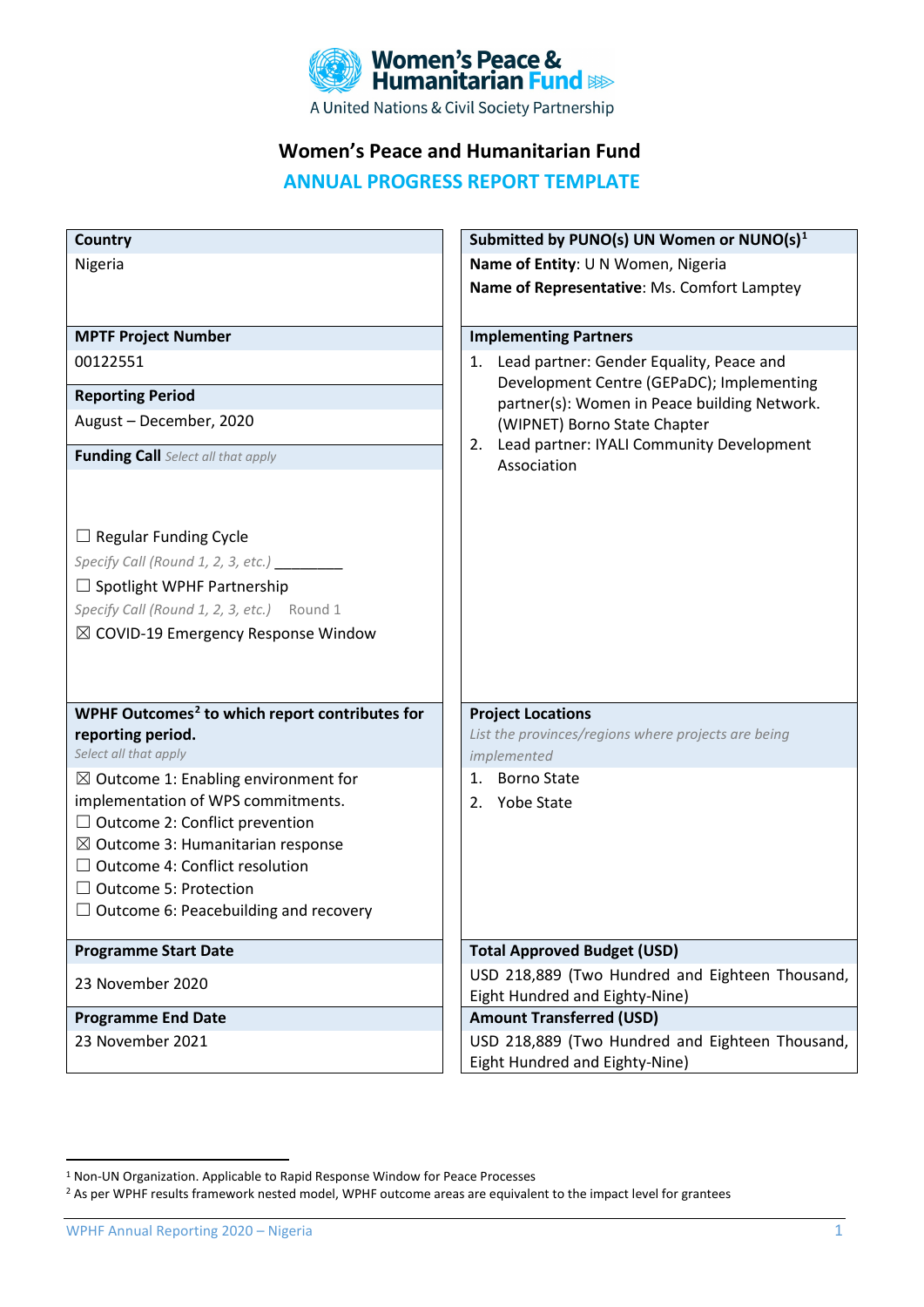

A United Nations & Civil Society Partnership

#### **Executive Summary**

In 2020, The Women Peace and Humanitarian Fund (WPHF) programme- COVID-19 Emergency Response Window completed the inception phase which has prepared the stage to kick-start actual implementation of project activities by the 2 Implementing Partners (IPs) receiving the grant. The inception phase consists the completion of all ground works by UN Women and the WPHF team for the implementation of the project. Key achievements include capacity assessment of IPs, signing of the WPHF project transmittal form; transfer of funds by WPHF to the UN Women Nigeria Country Office; signing of Partner Contract Agreements (PCA) with the IPs; an orientation workshop with the partners; and transfer of funds from UN Women to the partners.

The IPs were assessed by UN Women on their programmatic and financial capabilities in order to determine the level of risk in engaging them; as well as to identify their capacity development needs. This exercise was completed in August 2020. The project transmittal form was signed by the Chair of the Funding Board on 23 September 2020. In October 2020, the WPHF Secretariat in New York transferred project funds - totalling 218,889 (Two Hundred and Eighteen Thousand, Eight Hundred and Eighty-Nine) US Dollars to the UN Women Country Office. This prompted the development of PCAs which were signed between UN Women and the 2 IPs in November 2020. The agreements initiated the process of fund transfer from UN Women to the IPs. The processes were completed by UN Women in 2020, but the funds reached the accounts of the IPs in January 2021. Both IPs started implementation of project activities immediately they received the funds.

Furthermore, through an inception workshop held in December 2020, the 2 COVID-19 ERW and the 7 Spotlight Initiative IPs were provided with detailed orientation on WPHF and UN Women procedures, accountability systems, and requisite basic technical skills to ensure quality project implementation and management. The IPs have further cascaded these trainings to other staff members in their respective organizations. Moreover, results frameworks and project work plans to guide implementation were completed and approved for both partners.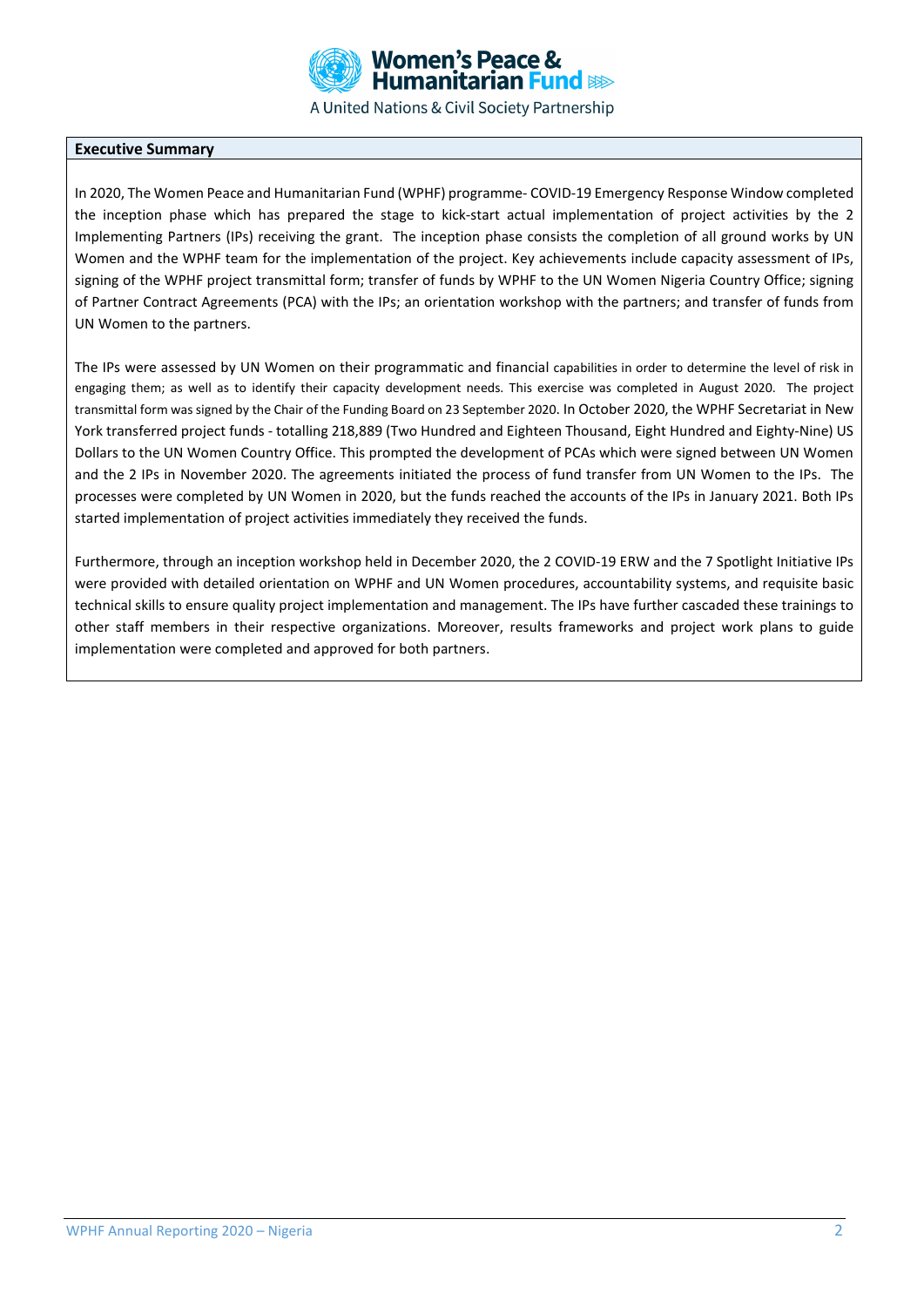

A United Nations & Civil Society Partnership

# **1. Grantees Profile for Reporting Period**

Use the following table for an overview by each project/organization. Please add a new row for each project. Refer to definitions in the footnotes.

| Funding<br><b>CFP</b>             | Lead<br>Organization<br>Name                                          | Type of<br>Organization                            | Coverage/L<br>evel of<br>Organizatio | <b>Project Title</b>                                                                                                                            | <b>WPHF</b><br>Outcome                | <b>Project Location</b><br>(State, Province or<br>Region)                                                | Name of Implementing<br>Partner(s), Type of<br>Organisation, and Level                                               | <b>Project Start</b><br>and End Date | Total<br>Approved<br>Budget (USD) |
|-----------------------------------|-----------------------------------------------------------------------|----------------------------------------------------|--------------------------------------|-------------------------------------------------------------------------------------------------------------------------------------------------|---------------------------------------|----------------------------------------------------------------------------------------------------------|----------------------------------------------------------------------------------------------------------------------|--------------------------------------|-----------------------------------|
| COVID-19<br>Emergency<br>Response | Gender<br>Equality,<br>Peace and<br>Development<br>Centre<br>(GEPaDC) | Women-led<br>and Women's<br>Rights<br>organisation | National                             | <b>Building Leadership</b><br>Capacity of IDP<br>Women for Effective<br>COVID 19 and GBV<br>Response in IDP<br>Camps in Borno<br>State, Nigeria | 3. Humanitar<br>ian<br>Response       | Borno State; IDP<br>Camps: Farm Centre<br>(Jere)<br>Dalori (Konduga)<br><b>Teachers Village</b><br>(MMC) | Women in Peace building<br>Network. (WIPNET) Borno<br>State Chapter-Women-<br>led and Women's Rights<br>organisation | 23/11/2020-<br>23/11/2021            | \$199,569                         |
| COVID-19<br>Emergency<br>Response | <b>IYALI</b><br>Community<br>Development<br>Association               | Women-led<br>and Women's<br>Rights<br>organisation | Community<br>-based<br>(local)       | <b>Empowering Staff with</b><br>Technical<br>Support in creating<br>awareness on COVID-19<br>to grass root<br>Communities.                      | 1. Enabling<br>Environment<br>for WPS | <b>Yobe State</b>                                                                                        | N/A                                                                                                                  | 25/11/2020-<br>23/04/2021            | \$5,000                           |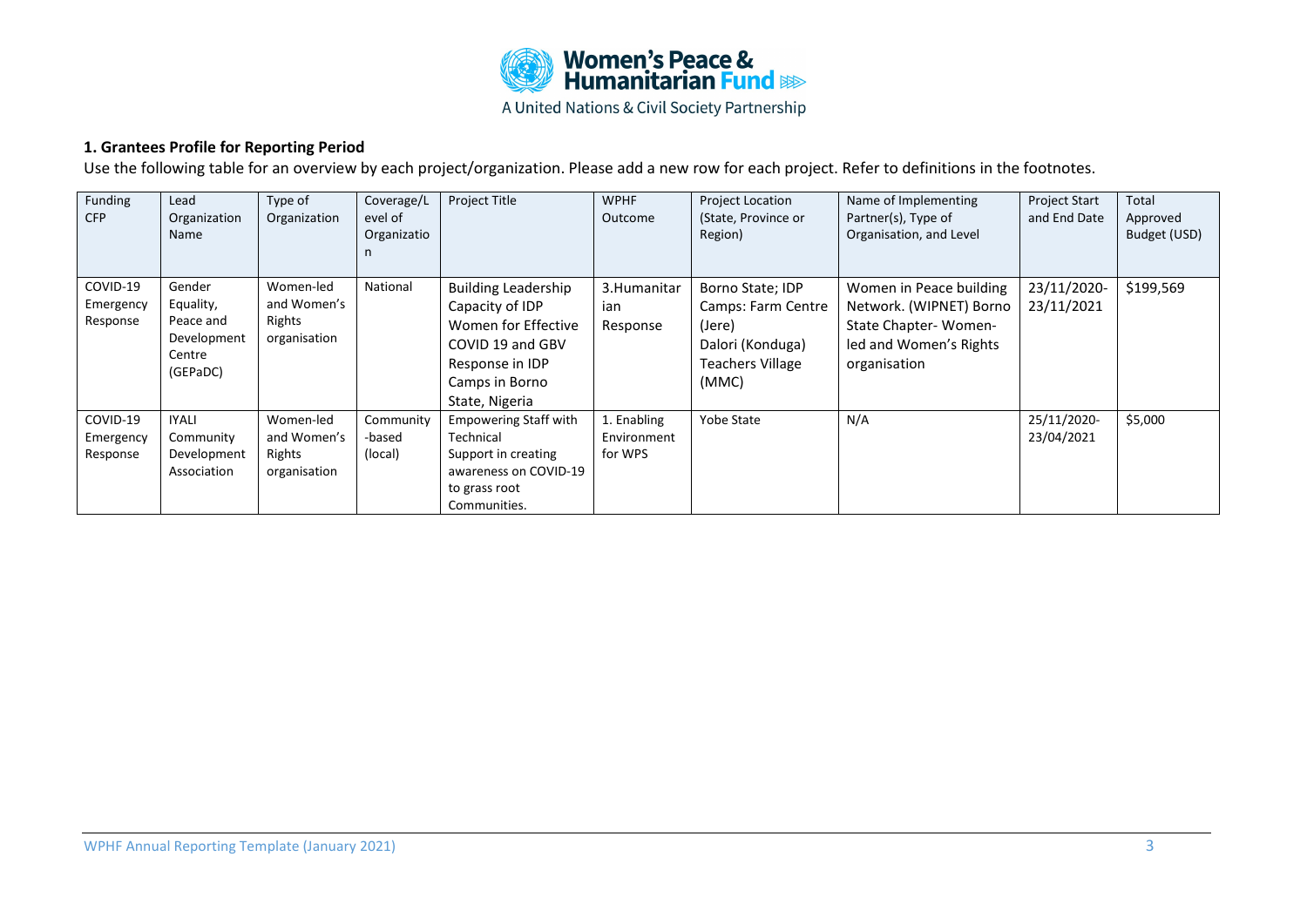

## **2. Beneficiaries and Reach (By Project)**

Provide the total number of beneficiaries reached during the reporting period and cumulatively from previous reporting periods for each project/organization. Use one table per grantee project by copying the table underneath.

| Lead Organization      | <b>Direct Beneficiaries</b><br><b>Target Groups</b><br>Age Groups |               |                  | <b>Indirect Beneficiaries</b> |                  |            |
|------------------------|-------------------------------------------------------------------|---------------|------------------|-------------------------------|------------------|------------|
| Name                   | Select all that apply                                             | by Sex        | <b>Total for</b> | Cumulative                    | <b>Total for</b> | Cumulative |
| The list in this table |                                                                   |               | Year             |                               | Year             |            |
| should match           |                                                                   |               |                  |                               |                  |            |
| Section Labove         |                                                                   |               |                  |                               |                  |            |
| Organization/          | $\Box$ IDPs                                                       | Girls (0-17)  |                  |                               |                  |            |
| Project 1              | $\Box$ Refugees                                                   | Women $(18+)$ |                  |                               |                  |            |
|                        | $\Box$ People living with disabilities                            | Boys (0-17)   |                  |                               |                  |            |
|                        | (PWD)<br>$\Box$ Survivors/victims of SGBV                         | Men (18+)     |                  |                               |                  |            |
|                        |                                                                   | Total         | $N/A^*$          | $N/A^*$                       | $N/A^*$          | $N/A^*$    |
|                        | $\boxtimes$ Other (Specify): Institutions and                     |               |                  |                               |                  |            |
|                        | <b>Multi-Sectors</b>                                              |               |                  |                               |                  |            |

\*Beneficiary information is not applicable at the moment as the Implementing Partners had not started interventions during the reporting period that will directly or indirectly reach target beneficiaries.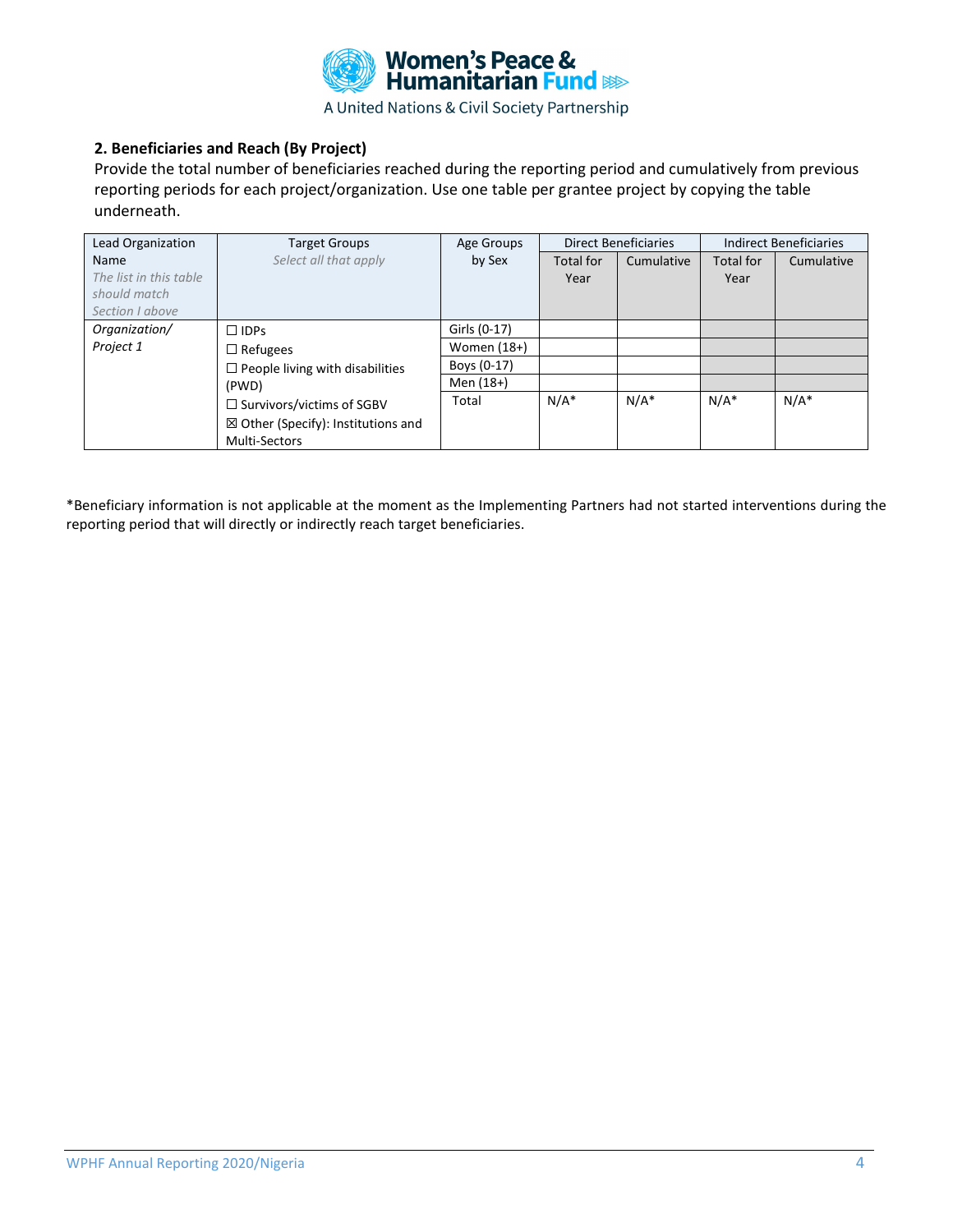

## **3. Context/New Developments**

Nigeria's North-East region, particularly Borno, Adamawa and Yobe (BAY) States, have been besieged by over a decade long insurgency that is perpetuated by Non State Armed Groups. The conflict has created negative consequences on human populations including but not limited to; forced displacement of millions of people, destruction of properties worth billions of Naira, loss of lives and rising incidences of human rights violations, that disproportionately affect women and girls. The insurgency has caused many of them to flee their original abode and seek refuge in safer spaces including in internally displaced persons (IDPs) camps and within host communities. The high influx of IDPs into urban areas has intensified the existing security and humanitarian crisis which has exacerbated hunger, increased poverty, and widened inequality gaps. The challenge of having access to potable drinking water, food, healthcare, psychosocial support, and education, among others is glaring and women and girls are experiencing various forms of abuses including sexual and gender based violence (SGBV) and harmful practices. Reports from the Gender-Based Violence Information Management System (GBVIMS) indicate that GBV incidence and prevalence in the BAY states is relatively higher now compared to the inception of the insurgency about ten years ago. Women and girls have to contend with increased forms of intersecting human rights violations and abuses with little or no remedies. Most communities and institutions do not have in place effective mechanisms for SGBV prevention and/or response.

Although efforts are being made by international institutions, government, and humanitarian organisations to salvage the situation, cases of human rights violations and violence against women and girls still linger, and SGBV features prominently on the list. A significant number of civil society organisations are currently implementing programs/projects to support GBV prevention and the reintegration of survivors into the society. However, more still needs be done to address, agency and inter-agency limited capacity to effectively coordinate interventions for prevention/response to SGBV/VAWG. Also, focus has been on response to SGBV rather than prevention through ensuring gender equality outcomes While continuous provision of timely response to SGBV in all its dimensions is recommended, a leap into prevention is poised to make greater impact in communities by ending violence against women and girls. Strengthening prevention will decrease the occurrence of SGBV/VAWG in public and in private spaces. Increasing intervention approaches that seek to prevent SGBV will also flatten the existing curve of SGBV/VAWG prevalence in Northeast Nigeria. This WPHF project is implemented within a context of ending violence against women and girls, as well as within a situation of high demands for prevention approaches to help decrease the occurrence of SGBV and VAWG in the BAY States.

While the adverse effect of the COVID-19 pandemic continues to devastate the livelihoods of the population in general and conflict-affected persons in particular, the number of vulnerable women and girls facing GBV remains on the rise. Violent attacks by Boko Haram insurgents (including sexual violence against women and girls) have also increased. Moreover, with the second wave of the virus, new infections are also increasing. The relaxation of some of the measures which had been put in place to slow the spread of COVID-19, coupled with complacency among the population, have worsened the vulnerability of individuals and families, especially conflict-affected women and girls living in congested IDP camps with limited water, sanitation, and hygiene (WASH) facilities. Engulfed in the ongoing BH crisis, they are among the worst affected by the new dynamics of sexual violence, which have compounded their protection risks. The pandemic could reverse gains made over the years on EVAWG and deepen gender inequalities.

#### **4a. Results (Outcomes) Achieved (Narrative)**

Not applicable for this reporting period as projects have only received funds in January 2021 and implementation is starting thereafter.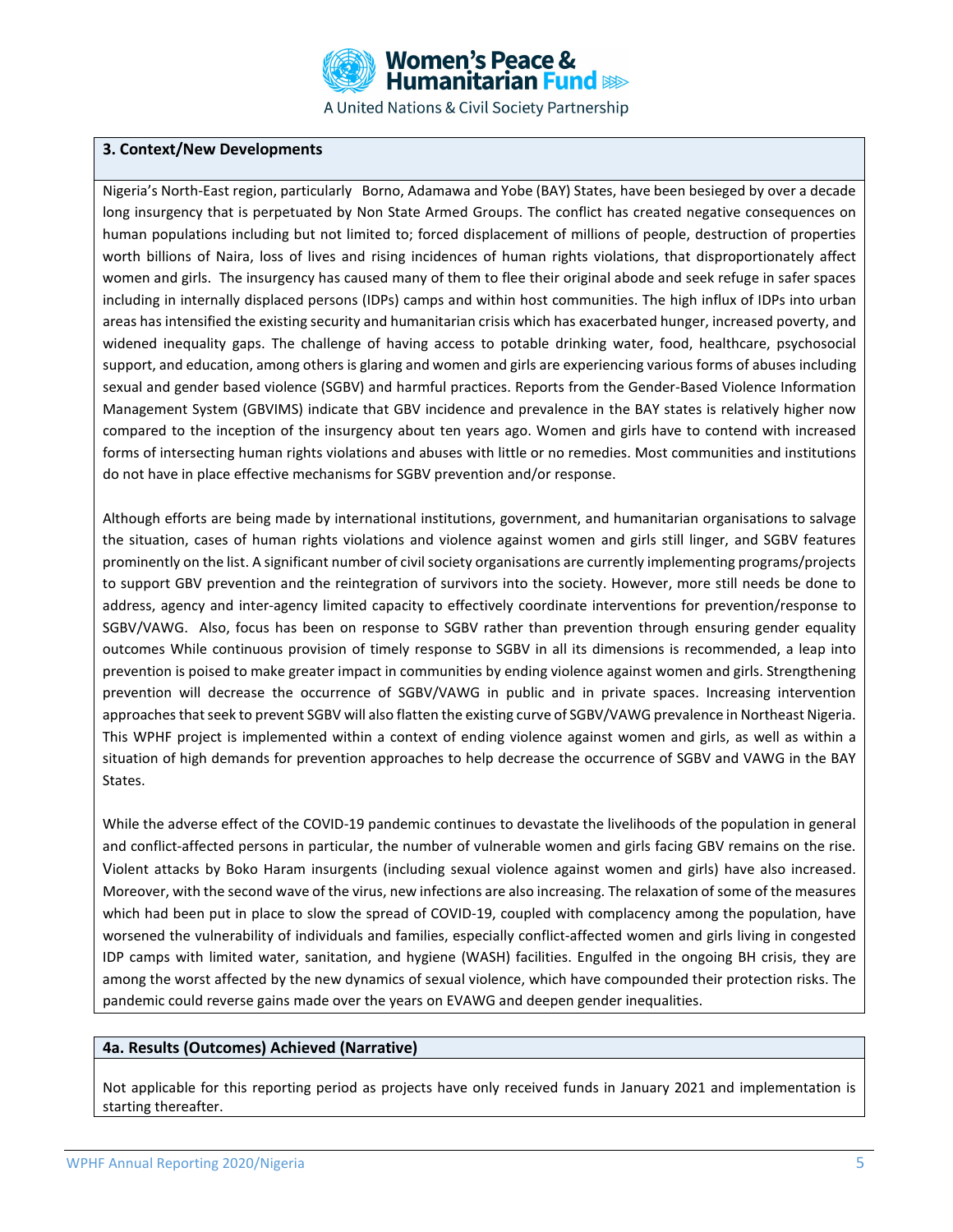

### **4b. Outputs and Activities Completed**

Not applicable for this reporting period as projects have only received funds in January 2021 and implementation is starting thereafter.

However, the following outputs were achieved by UN Women during the project inception phase.

- 1. Risk levels for engagement of IPs have been determined and their capacity development needs identified, through an assessment undertaken by UN Women.
- 2. The Project Transmittal form has been signed by The Chair of the Funding Board, Ms. Sarah E. Hendriks on 23 September 2020
- 3. The UN Women Nigeria Country office has received the WPHF grant for distribution to the IPs and management of project activities. The grant totals USD 218,889 (Two Hundred and Eighteen Thousand, Eight Hundred and Eighty-Nine)
- 4. Partner Contract Agreements have been signed between UN Women and the 2 Partners implementing the COVID-19 Emergency Response Window project.
- 5. The 2 COVID-19 ERW IPs are now knowledgeable about WPHF and UN Women procedures, accountability systems, and requisite basic technical skills to ensure quality project implementation and management, as a result of an orientation workshop organized by UN Women and the WPHF Secretariat.

#### **5. A Specific Story (1/2 page maximum)**

Not applicable for this reporting period as projects have only received funds in January 2021 and implementation is starting thereafter.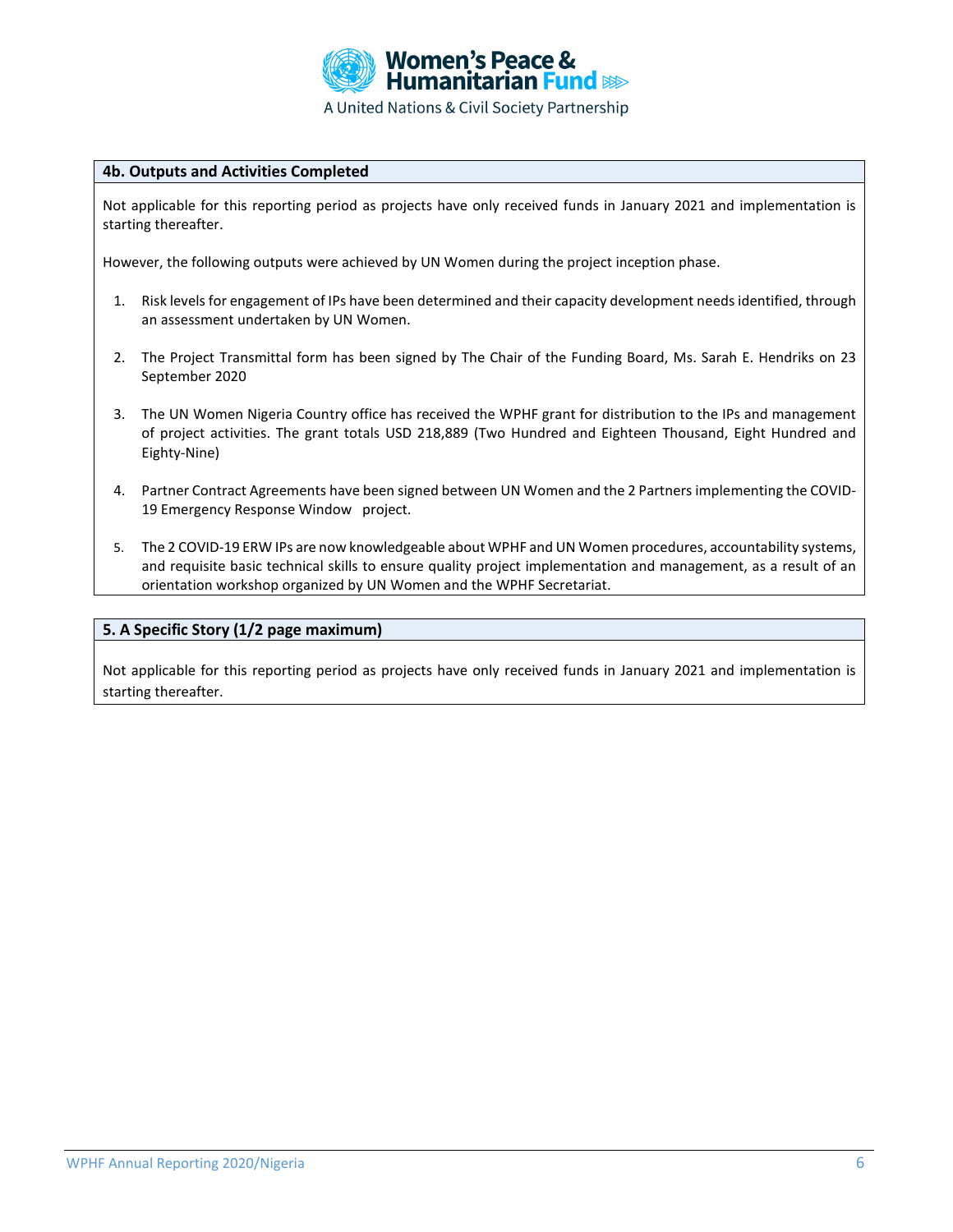

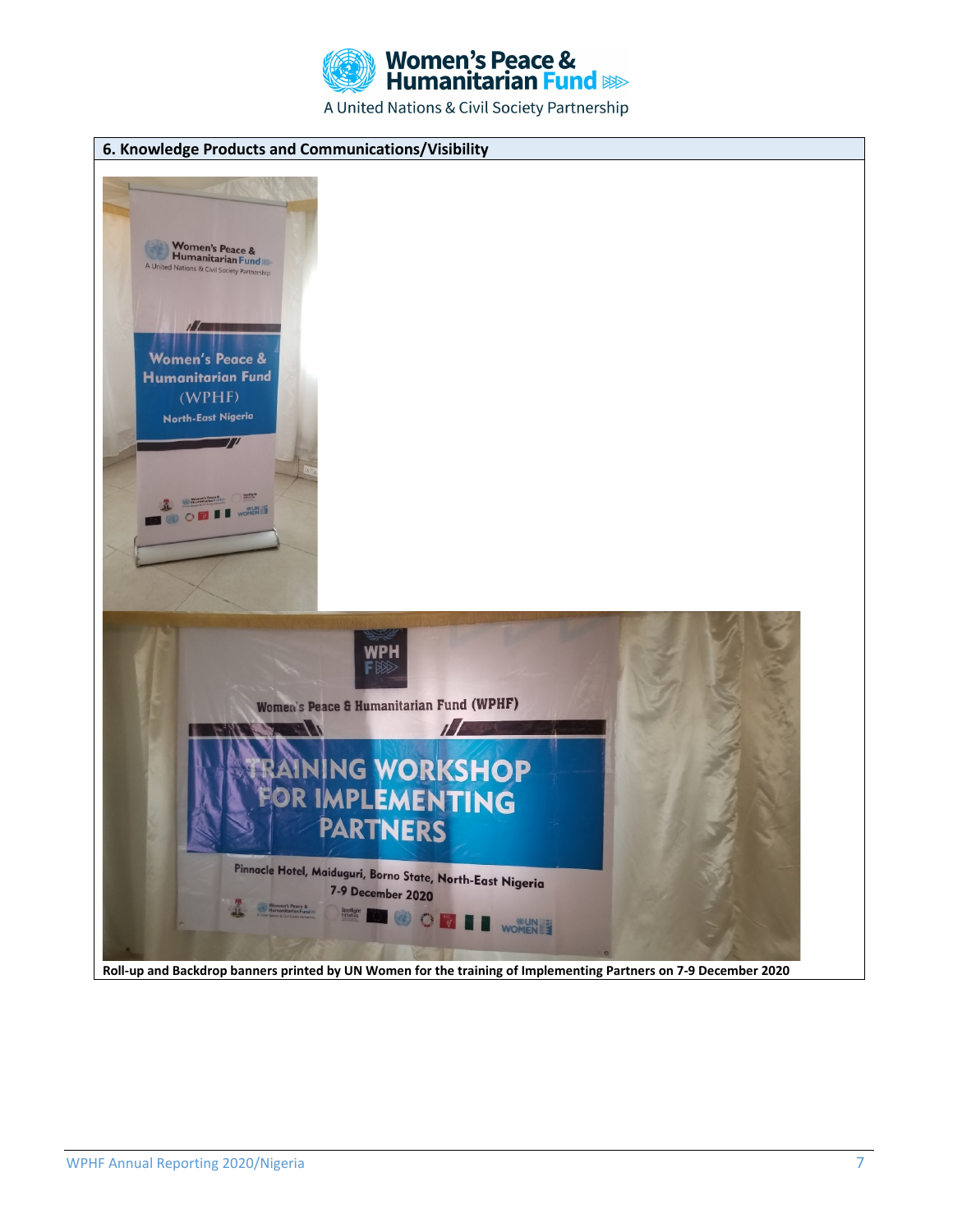



**Group photo of participants at the training workshop for IPs (2020, UN Women)**



**Group photo of participants at the training workshop for IPs (2020, UN Women)**



**Ms. Charity Charles contributing at the training (2020, UN Women)**



**Mr. Isa M. Habu leading an ice breaker during the training (2020, UN Women)**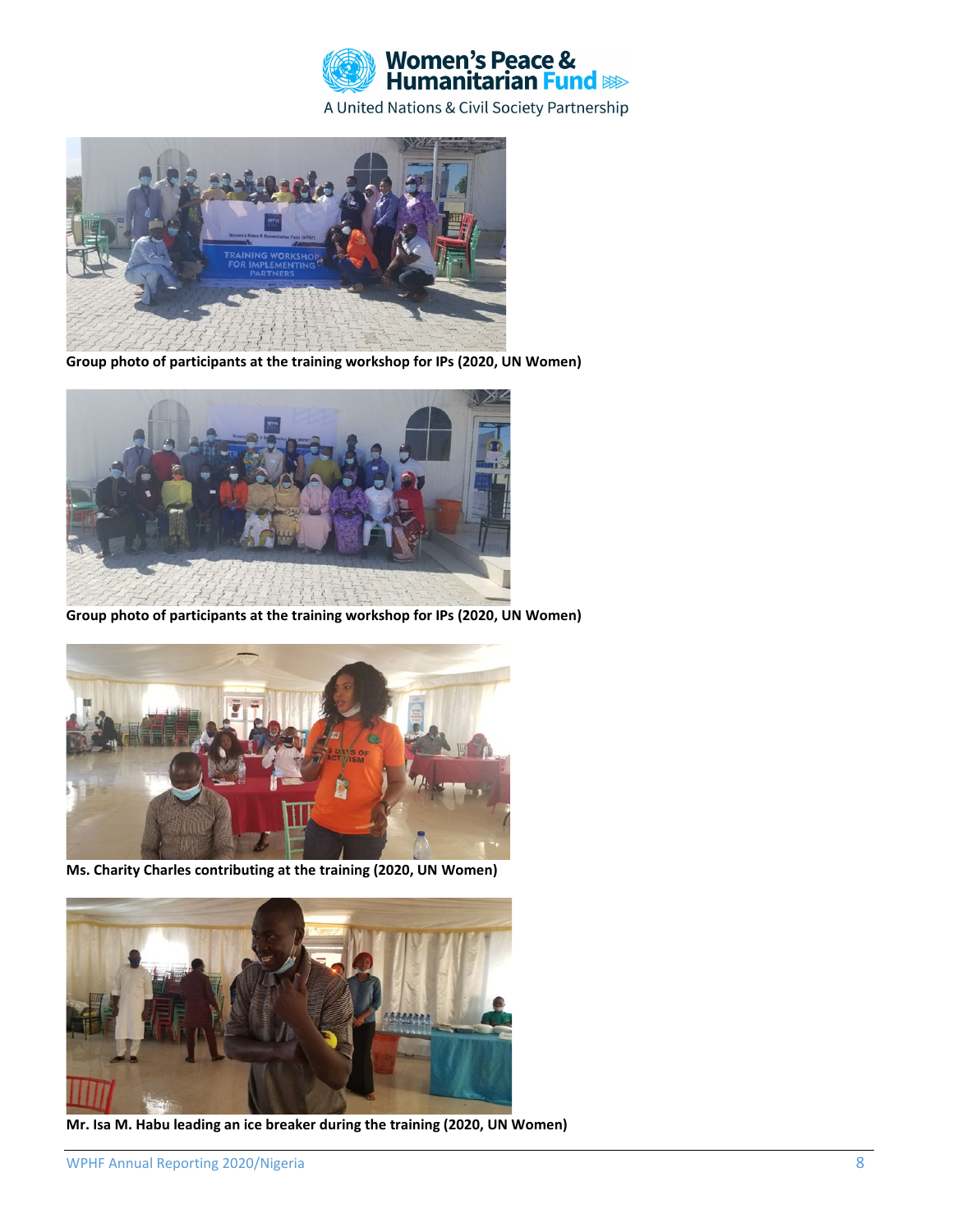

#### **7. Capacity Building of CSOs**

#### **Overview**

The capacity of the 2 implementing partners is enhanced to support implementation of gender-responsive programmes and proper management/accountability for donor funds., following a three-day training (7-9 December 2020) of 4 staff members (2 males 2 females) of the IPs being part of 21 project and finance officers of WPHF recipient organizations (10 females; 11 males). The objective of the training was to provide orientation to the project grantees on WPHF and UN Women procedures and accountability systems; as well as the requisite basic technical trainings that would ensure quality project implementation and management. Key topics covered include gender equality, gender-based violence (GBV), monitoring and evaluation; communications, writing results focused narrative reports and human-interest stories, completing the WPHF reporting template, community engagement, accountability to affected populations, protection from sexual exploitation and abuse, financial management and reporting, procurement and asset management. The trainers/facilitators explored various methods including Power Point presentations, role play, practical individual/group work, experience sharing and team building exercises. The presentations included photographs, illustrations and charts to enhance understanding. The training evaluation report revealed that 100% of the participants either 'strongly agree' or 'agree' that the topics covered were relevant to them, and that the knowledge will be used in their work. However, only 50% of the participants 'strongly agree' that the time allotted to the training is sufficient. This feedback is taken into consideration, and it is also a call for additional/follow-up capacity-building interventions.

#### **Participants**

The 9 CSOs benefitting from the training include 2 IPs of the WPHF COVID-19 ERW -IYALI Community Development Association; Gender Equality, Peace and Development Centre (GEPaDC); and 7 IPs of the WPHF Spotlight Initiative- Ambassadors of Dialogue, Climate and Reintegration (DCR); Grassroots Researchers Association (GRA); Initiative for the Development of the Needy, Orphans, Less privilege and Widows (INOL); Muslim Sisters' Organization (MSO); Women in New Nigeria and Youth Empowerment Initiative (WINN); Women and Youth Empowerment Initiative (WOYEIN); MOGEWE Consortium (comprising Green Concern for Development (GREENCODE), Gwoza Women Association, Rural Women and Youth Development Initiatives, Learning through Skills Acquisition Initiative).

Opening remarks were given by Ms. Ghita El Khyari, Head of The WPHF Secretariat; and Mr. Lansana Wonneh, UN Women Deputy Country Representative. Facilitators/Presenters included UN Women staff: Lilian Unaegbu, Deodata Mukazayire, Dan Nengel, Oluwatosin Chukwuma, Thea Restovin, Maimuna Aboki; and NORCAP Deployees to UN Women and WFP- Salamatu Kemokai and Syed Hassan respectively. Other Support staff were Maryam Abubakar, Blessing Iyala and Joseph Ameh from the UN Women Suboffice in Maiduguri.

| 8. Risks and Mitigation                                                                                                                                                                                                |                                                                                   |                                                                                 |                                                                    |                                                                                                                                                                                                                                         |
|------------------------------------------------------------------------------------------------------------------------------------------------------------------------------------------------------------------------|-----------------------------------------------------------------------------------|---------------------------------------------------------------------------------|--------------------------------------------------------------------|-----------------------------------------------------------------------------------------------------------------------------------------------------------------------------------------------------------------------------------------|
| <b>Risk Area</b><br>Contextual, Programmatic, Institutional                                                                                                                                                            | <b>Risk Level</b><br>$4=V$ ery<br>High<br>$3 = High$<br>$2 = Medium$<br>$1 = Low$ | Likelihood<br>5=Very High<br>4=Likely<br>3=Possible<br>2=Unlikely<br>$1 =$ Rare | <b>Impact</b><br>5=Extreme<br>4=Major<br>3=Moderate<br>$2 =$ Minor | <b>Mitigation</b><br>Mitigating measures undertaken during the reporting<br>period (please include new risks, if any)                                                                                                                   |
| Violence/instability/Covid-19<br>pandemic prevents project activities<br>from taking place, especially<br>inaccessibility to some project areas<br>reversed in renewed conflict or the<br>COVID-19 emergency measures. | 4                                                                                 | 4                                                                               | 1=Insignificant<br>з                                               | UN Women applies some level of flexibility for IPs<br>to change project locations within the same State<br>or LGA where initial target communities become a<br>completely impossible for implementation due to<br>heightened insecurity |
| Personal safety of staff to conduct<br>monitoring activities in volatile<br>security communities                                                                                                                       | 3                                                                                 | 3                                                                               | 4                                                                  | Staff will use armoured vehicles where required<br>and can also do some form of remote monitoring                                                                                                                                       |
| IPs may be new to UN Women and<br>WPHF systems and may be liable to<br>mistakes                                                                                                                                        | $\overline{\mathbf{3}}$                                                           | 4                                                                               | 3                                                                  | Orientation on UN Women and WPHF systems<br>and continued coaching                                                                                                                                                                      |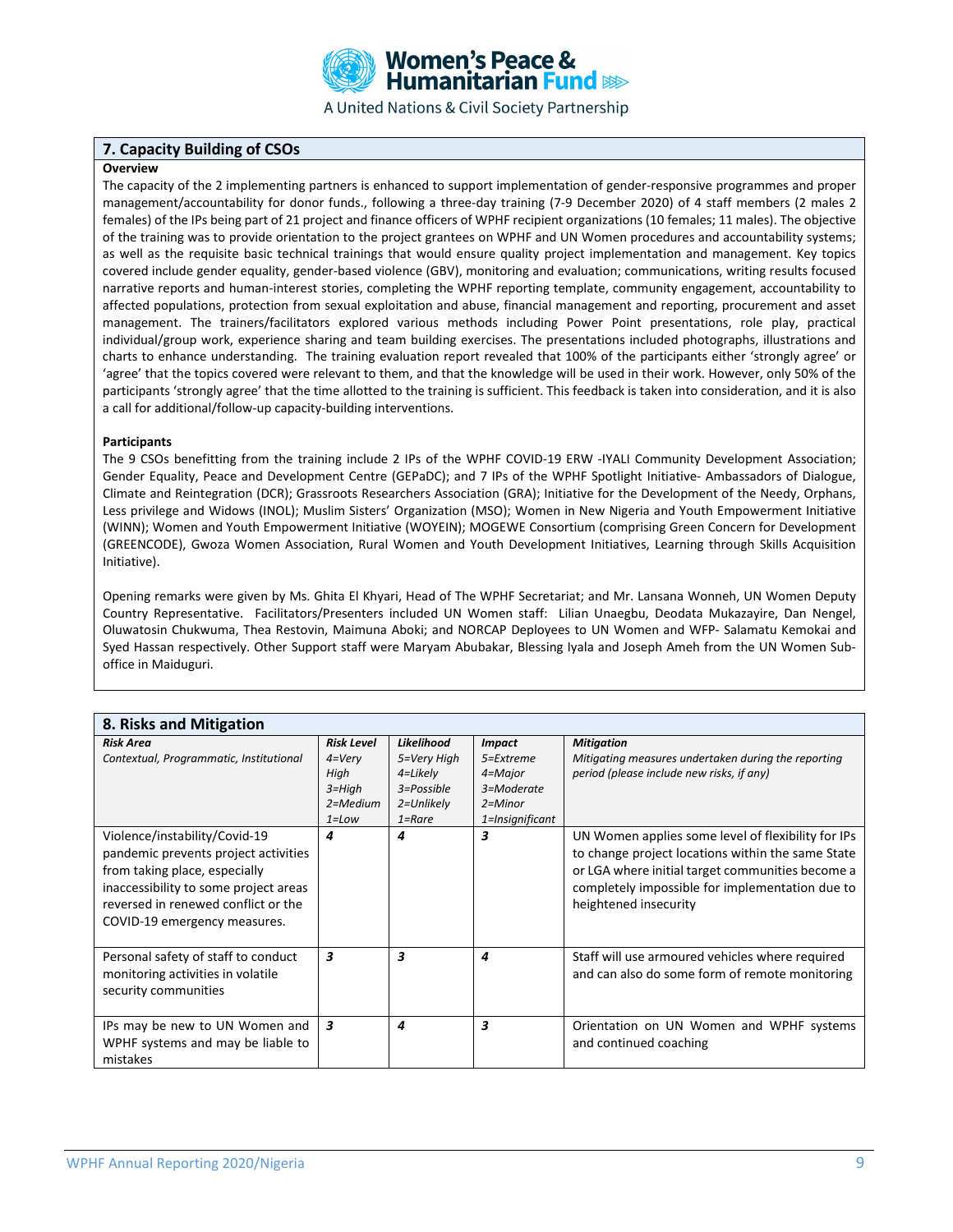

#### **9. Delays and Adaptations/Revisions**

Delays in the transfer of funds and subsequent release of first tranche of funds to Ips. PCAs and FACE forms were reviewed for accuracy of contents. Some activities were re-scheduled in order to accommodate better planning and implementation.

| 10. Lessons Learned                                                                                                                                                       |                                                                                                                                                               |                                                                                                                        |                                                                                                                                                                                                                                                                         |  |  |  |
|---------------------------------------------------------------------------------------------------------------------------------------------------------------------------|---------------------------------------------------------------------------------------------------------------------------------------------------------------|------------------------------------------------------------------------------------------------------------------------|-------------------------------------------------------------------------------------------------------------------------------------------------------------------------------------------------------------------------------------------------------------------------|--|--|--|
| <b>Identify Challenge/Describe</b><br>Challenges can be<br>programmatic or operational<br>affecting the project<br>implementation, or of an<br>organization or community. | What are the<br>factors/reasons<br>contributing to this<br>challenge?                                                                                         | How was the challenge<br>addressed? What was done<br>differently, or what will be<br>done to address the<br>challenge? | <b>Lesson Learned</b><br>As a result of the challenge what did<br>you (and partners) learn from the<br>situation that has helped to inform<br>the project, or improve how the<br>project is implemented or for future<br>interventions?                                 |  |  |  |
| Getting staff members of<br>IYALI Yobe State to travel to<br>Maiduguri to participate in<br>the training was a huge<br>challenge.                                         | Increasing insecurity on the<br>Maiduguri-Damaturu road<br>(which normally takes less<br>than 3 hours) has made is<br>non-permissible by UNDSS<br>for travels | Participants took a longer<br>route via Abuja which took two<br>days, and was more expensive                           | We have learnt that<br>increasing level of insecurity<br>could grossly affect combined<br>trainings if not adequately<br>mitigated. We will make<br>arrangement for stakeholders<br>who can participate in<br>subsequent trainings via zoom<br>platform where possible. |  |  |  |

#### **11. Innovations and Best Practices**

**Best Practices:** *What best practices occurred during the reporting period? Highlight with a specific example (country, CSO, etc.)*

Bringing together both the WPHF COVID-19 ERW and Spotlight Initiative implementing partners through training sessions, peer learning and coaching sessions has facilitated networking, synergy building and complementarity. The IPs have been supported to collaboratively respond efficiently to humanitarian needs, increase their own readiness and resilience as well as those of communities they serve. Their knowledge has been also enhanced on WPHF and UN Women procedures and accountability systems; as well as the requisite basic technical understanding that would ensure quality project implementation and management.

#### **12. Auditing and Financial Management**

*Mention if any grantees were audited during the reporting period and provide a brief summary of results. Attach the audit report as an Annex (for internal use only).*

Not applicable for this reporting period as projects have only received funds in January 2021 and implementation is starting thereafter.

### **13. Next Steps and Priority Actions**

- 1. Monitor implementation of project activities by IPs and ensure they report in time.
- 2. Organize more trainings for implementing partners to enhance their technical capacity.